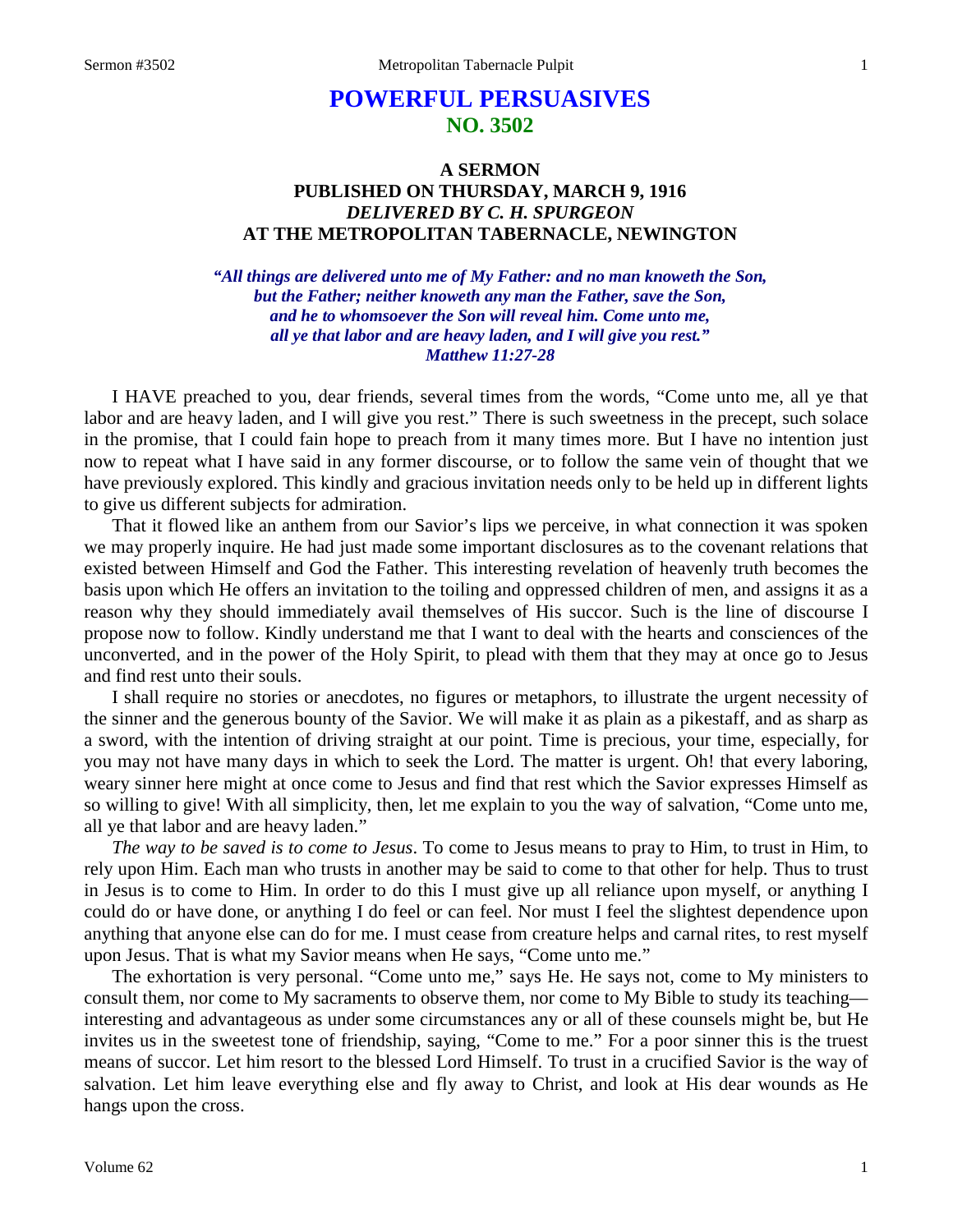I am afraid many people are detained from Christ by becoming entangled in the meshes of doctrine. Some with heterodox doctrine, others with orthodox doctrine, content themselves. They think that they have advanced far enough. They flatter their souls that they have ascertained the truth! But the fact is, it is not the truth as a letter which saves anybody. It is the truth as a person—it is Jesus Christ, who is the way, the truth and the life, whom we need to apprehend.

Our confidences must rest entirely upon Him. "Come unto me," says Jesus, "Come unto me, and I will give you rest."

*The exhortation is in the present tense*. "Come" now, do not wait, do not tarry, do not lie at the pool of ordinances but come unto Me, come now at once, immediately, just where you are, just as you are. Wherever the summons finds you, rise without parley, without an instant's delay. "Come." I know that the human mind is very ingenious, and it is especially perverse when its own destruction is threatened. By some means or other it will evade this simple call. "Surely," says one, "there must be something to do besides that." Nay, nothing else is to be done. No preliminaries are requisite. The whole way of salvation is to trust in Jesus. Trust Him now. That done, you are saved. Rely upon His finished work. Know that He has meditated on your behalf. Commit your sinful self to His saving grace. A change of heart shall be yours. All that you need He will supply.

### *"There is life in a look at the crucified One; There is life at this moment for thee."*

So sweet an invitation *demands a spontaneous acceptance*. Come just as you are. "Come unto me," says Christ. He does not say, "Come when you have washed and cleansed yourself." Rather should you come *to be* cleansed. He does not say, "Come when you have clothed yourself and made yourself beautiful with good works." Come *to be made* beautiful in a better righteousness than you can wear. Come naked, and let Him gird you with fine linen, cover you with silk, and deck you with jewels.

He does not say, "Come when your conscience is tender, come when your heart is penitent, when your soul is full of loathing for sin, and your mind is enlightened with knowledge and enlivened with joy. But you that labor, you that are heavy laden, He bids you to come as you are. Come oppressed with your burdens, begrimed with your labors, dispirited with your toils. If the load that bends you double to the earth be upon your shoulders, just come as you are. Take no plea in your mouth but this—He bids you come. That shall suffice as a warrant for your coming, and a security for your welcome. If Jesus Christ bids you, who shall say you nay?

*He puts the matter very exclusively*. "Come unto me, all ye that labor and are heavy laden." Do nothing else but come to Him. Do you want rest? Come to Him for it. The old proverb has it that "betwixt two stools we come to the ground." Certainly, if we trust partly in Christ and partly in ourselves, we shall fall lower than the ground. We shall sink into hell. "Come unto me" is the whole Gospel. "Come unto *me."* Mix nothing with it. Acknowledge no other obedience. Obey Christ, and Him alone. Come unto Me. You cannot go in two opposite directions. Let your tottering footsteps bend their way to Him alone. Mix anything with Him, and the possibility of your salvation is gone. Yours be the happy resolve—

> *"Nothing in my hands I bring: Simply to Thy cross I cling."*

This must be your cry if you are to be accepted at all. Come, then, you that labor, you horny-handed sons of toil. Come you to Jesus. He invites you. You that stew and toil for wealth, you merchants, with your many cares, laborers you are. He bids you come. You students, anxious for knowledge, chary of sleep, burning out the midnight oil. You labor with exhausted brains, therefore, come. Come from struggling after fame. You pleasure-seekers, come, perhaps there is no harder toil than the toil of the man who courts recreation and thinks he is taking his ease. Come, you that labor in any form or fashion, come to Jesus—to Jesus alone.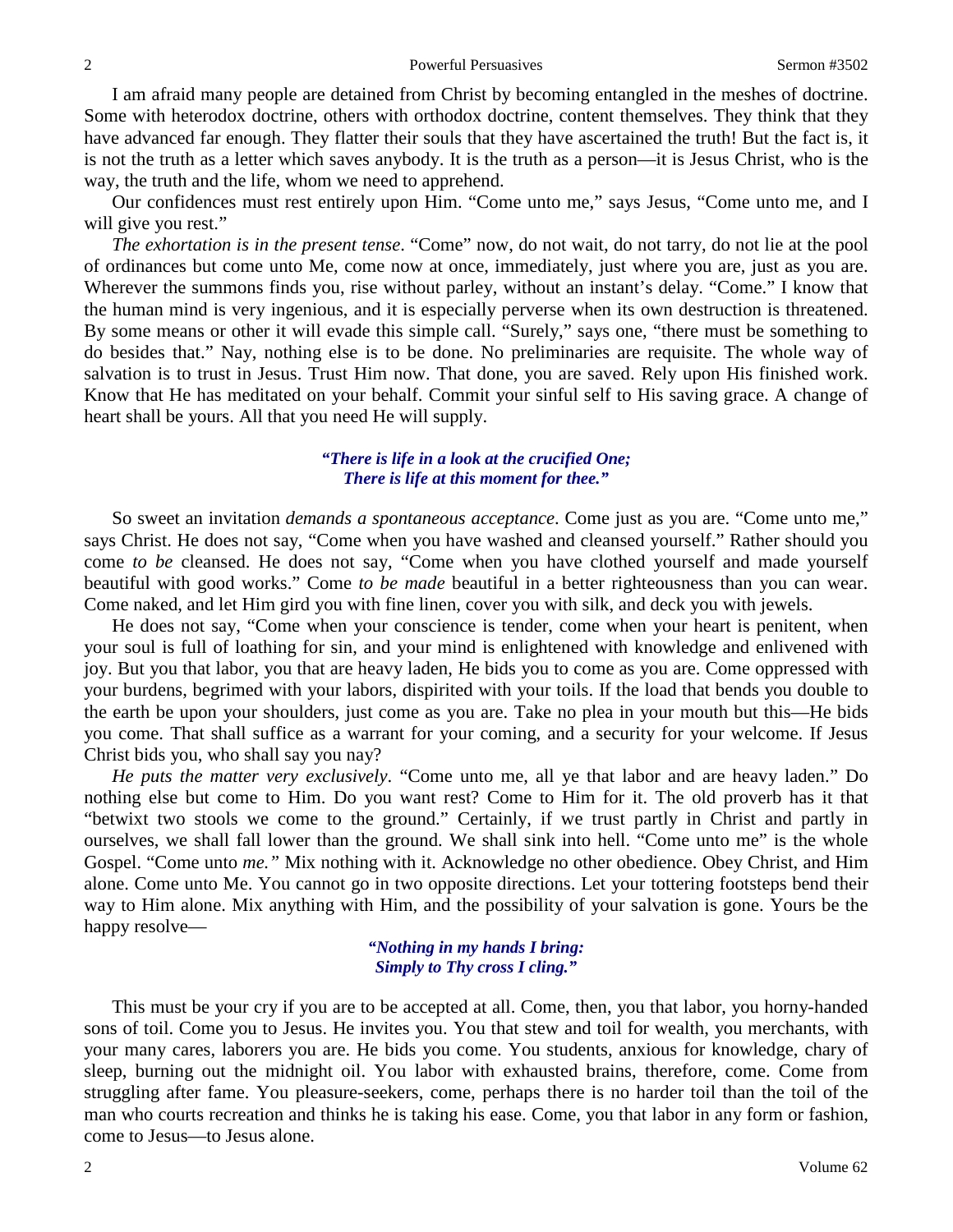And you that are heavy laden, you whose official duties are a burden, you whose domestic cares are a burden, you whose daily toils are a burden, you whose shame and degradation are a burden, all you that are heavy laden, come and welcome.

If I attach no exclusive spiritual signification to these terms, it is because there is nothing in the chapter that would warrant such a restriction. Had Christ said, *"Some* of you that labor and are heavy laden may come," I would have said *"some"* too. Howbeit He has not said, "some," but "all" that labor and are heavy laden."

It is wonderful how people twist this text about. They alter the sense by misquoting the words. They say, "Come ye that are weary and heavy laden." After this manner some have even intended to define a character rather than to describe condition, so they shut out some of those who labor from the kind invitation. But let the passage stand in its own simplicity. Let any sinner here, who can say, "I labor," though he cannot say spiritual labor, come on the bare warrant of the word as he finds it written here, he will not be disappointed of the promised mercy. Christ will not reject him. Himself has said it, "Him that cometh to me I will in no wise cast out."

And any man that is heavy laden, even though it may not be a spiritual burden that oppresses him, yet if he comes heavy laden to Christ, he certainly shall find relief. That were a wonder without precedent or parallel, such as was never witnessed on earth throughout all the generations of men, that a soul should come to Jesus, be rebuffed, and told by Him, "I never called you, I never meant you, you are not the character, you may not come."

Hear, O heaven! witness, O earth! such thing was never heard of. No, nor ever shall it be heard of in time or in eternity. That any sinner should come to the Savior by mistake is preposterous. That Jesus should say to him, "Go your way, I never called for you," is incredible. How can you thus libel the sinner's friend? Come, you needy—come, you helpless—come, you simple—come, you penitent come, you impenitent—come, you who are the very vilest of the vile. If you do but come, Jesus Christ will receive you, welcome you, rejoice over you, and verify to you His thrice blessed promise, "Him that cometh to me, I will in no wise cast out."

Now to the tug of war. It shall be my main endeavor to press the invitation upon you, my good friends, by the arguments which the Savior used.

Kindly look at the text. Read the words for yourselves. Do you not see that the reason why you are solemnly bidden to come to Christ is because—

**I.** HE IS THE APPOINTED MEDIATOR.

"All things are delivered unto me of my Father." God, even the Father, your Creator, against whom you have transgressed, has appointed our Lord Jesus Christ to be the way of access for a sinner to Himself. He is no amateur Savior. He has not thrust Himself into the place officiously. He is officially delegated.

In times of distress, every man is at liberty to do his best for the public welfare, but the officer commissioned by his Sovereign is armed with a supreme right to give counsel or to exercise command. Away there in Bengal, if there are any dying of famine, and I have rice, I may distribute it of my own will at my own charge. But the commissioner of the district has a special warranty which I do not possess, he has a function to discharge, it is his business, his vocation, he is authorized by the Government, and responsible to the Government to do it.

So the Lord Jesus Christ has not only a deep compassion of heart for the necessities of men, but He has God's authority to support Him. The Father delivered all things into His hands, and appointed Him to be a Savior. All that Christ teaches has this superlative sanction. He teaches you nothing of His own conjecture. "What I have heard of the Father," He says, "that reveal I unto you." The Gospel is not a scheme of His suggestion. He reveals it fresh from the heart of God.

Remember that the promises Christ makes are not merely His surmises, but they are promises with the stamp of the court of heaven upon them. Their truth is guaranteed by God. It is not possible they should fail. Sooner might heaven and earth pass away than one word of His fall flat to the ground. Your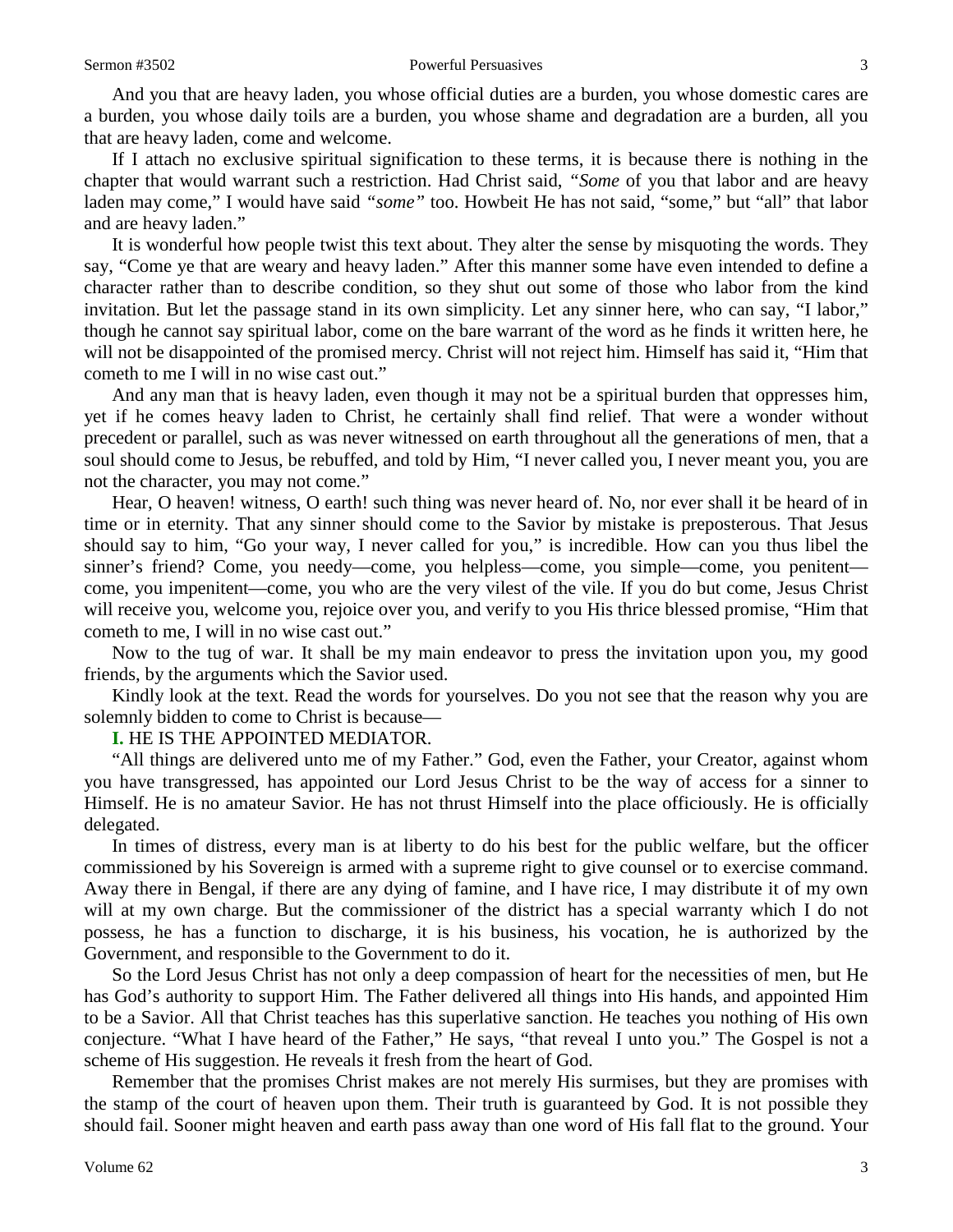Savior, O sinner—your only Savior—is one whose teachings, whose invitations, and whose promises have the royal seal of the King of kings upon them. What more do you want?

Moreover, the Father has given all things into His hands in the sense of government. Christ is King everywhere. God has appointed Christ to be a mediatorial Prince over all of us—I say over us all—not merely over those who accept His sovereignty, but even over the ungodly. He has given Him power over all flesh, that He may give eternal life to as many as He has given Him.

It is of no use your rebelling against Christ, and saying, "We will not have Him,"—the old cry, "We will not have this man to reign over us." How read you in the second psalm, "Why do the heathen rage, and the people imagine a vain thing? The kings of the earth set themselves, and the rulers take counsel together, against the LORD, and against his anointed…Yet have I set my king upon my holy hill of Zion."

Christ is supreme. You will have either to submit to His scepter willingly, or else to be broken by His iron rod like a potter's vessel. Which shall it be? You must either bow or be broken, make your choice. You must bend or break. God help you wisely to resolve and gratefully relent. Has the Father appointed Christ to stand between Him and His sinful creatures? Has He put the government upon His shoulders, and given Him a name called Wonderful, Counselor, The Mighty God, The Everlasting King? Is He Emmanuel, God with us, in God's stead? With what reverence are we bound to receive Him!

Moreover, all the treasures of wisdom and knowledge, of mercy and goodness, are laid up in Christ. You recollect when Pharaoh had corn to sell in Egypt, what reply he made to all who applied to him, "Go to Joseph." It would have been no use saying, "Go to Joseph," if Joseph had not the keys of the garner, but he had, and there was no garner that could be opened in Egypt unless Joseph lent the key.

In like manner, all the garners of mercy are under the lock and key of Jesus Christ, "who openeth, and no man shutteth; who shutteth, and no man openeth." When you require any bounty or benefit of God, you must repair to Jesus for it. The Father has put all power into His hands. He has committed the entire work of mercy to His Son, that through Him as the appointed mediator, all blessings should be dispensed "to the praise of the glory of his grace, wherein he hath made us accepted in the beloved."

Now, sirs, do you want to be saved? I charge you to say whether you do or not, for if you care not for salvation, why should I labor among you? If you choose your own ruin, you need no counsel, you will make sure work of it by your own neglect. But if you want salvation, Christ is the only authorized person in heaven and earth who can save you. "There is no other name given among men whereby we must be saved." The Father has delivered all things into His keeping. He is the authorized Savior. "Come unto me," then, "all ye that labor and are heavy laden." This argument is further developed by another consideration, Christ is—

#### **II.** A WELL-FURNISHED MEDIATOR.

*"All things* are delivered unto me," He said, "of My Father." Sum up all that the sinner wants, and you will find Him able to supply you with all. You want pardon, it is delivered unto Christ of the Father. You want change of heart, it is delivered unto Christ of the Father. You want righteousness in which you may be accepted, Christ has it. You need to be purged from the love of sin, Christ can do it. You want wisdom, righteousness, sanctification, and redemption. It is all in Christ.

You are afraid that if you start on the road to heaven, you cannot hold on. Persevering grace is in Christ. You think you will never be perfect, but perfection is in Christ, for all believers, being saints of God and servants of Christ, are complete in Him. Between hell-gate and heaven-gate there is nothing a sinner can need that is not treasured up in His blessed person. "It pleased the Father that in him should all fullness dwell." He is *"full* of grace and truth."

Oh! sinner, I wish I could constrain you to feel as I do now, that had I never come to Christ before, I must come to Him now, just now. Directly I understand that—

> *"Thou, O Christ, art all I want, More than all in Thee I find."*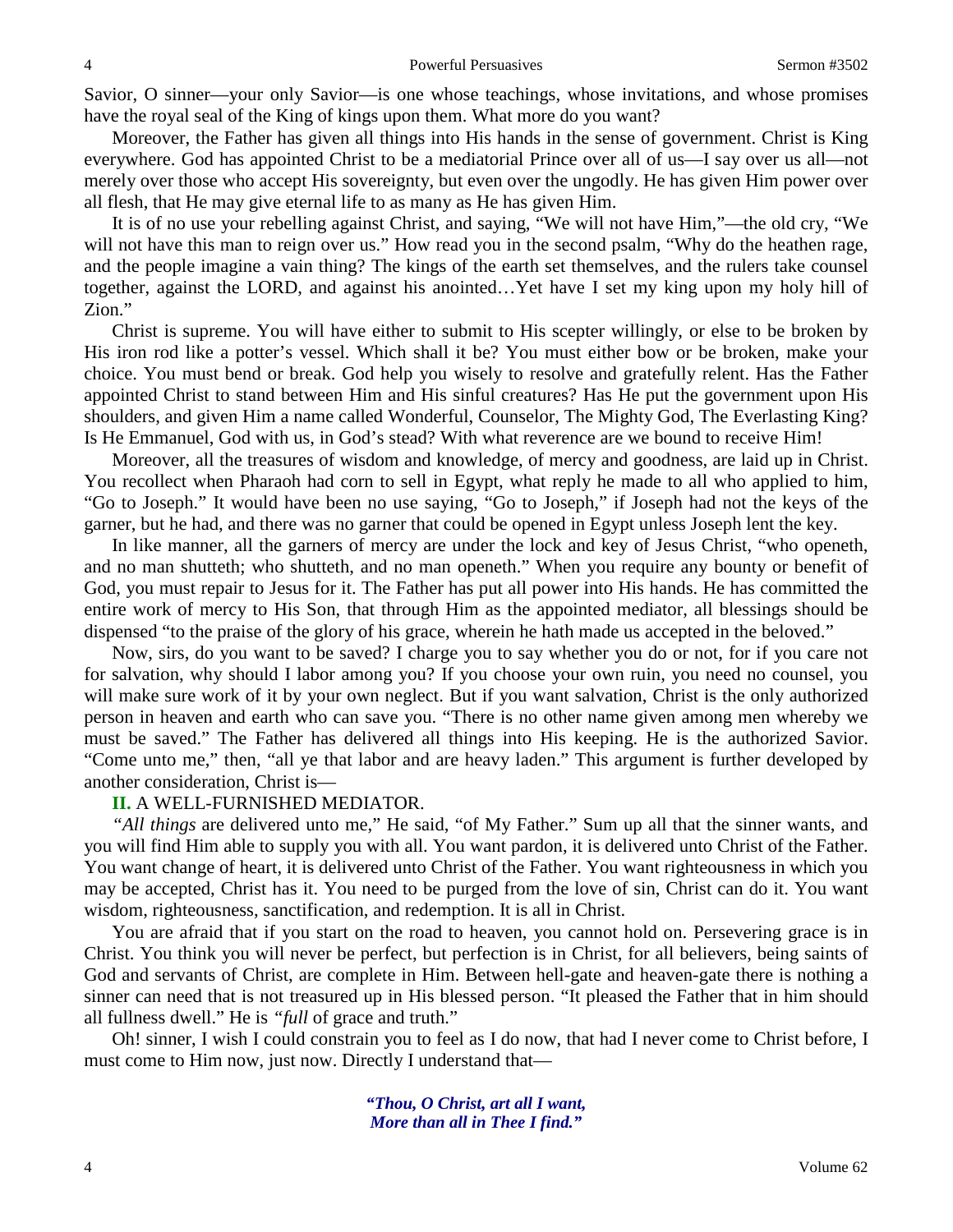#### Sermon #3502 **Powerful Persuasives** 5

Why, then, should I not come? Is it because I need something before I come? Make the question your own. Where are you going to seek it? All things are delivered unto Christ. To whom should you go for ought you crave? Is there another who can aid you when Christ is in possession of all? Do you want a tender conscience? Come to Christ for it. Do you want to feel the guilt of your sin? Come to Christ to be made sensitive to its shame. Are you just what you ought not to be? Come to Christ to be made what you ought to be, for everything is in Christ.

Is there anything that can be obtained elsewhere and brought to Him? The invitation to you is founded upon the explanation that accompanies it. "All things are delivered unto me of my Father," therefore, "Come unto me all ye that labour and are heavy laden, and I will give you rest." The argument is so exclusive, that it only wants a willing mind to make it welcome. Only let God the Holy Spirit bless the word, and sinners will come to Christ, for unto Him shall the gathering of the people be. Now note the next argument. Come to Christ, you laboring ones, because—

#### **III.** HE IS AN INCONCEIVABLY GREAT MEDIATOR.

Where do I get that? Why, from this—that no man knows Him but the Father. So great is He, so good, so full of all manner of precious store for needy sinners. No man knows Him but the Father. He is too excellent for our puny understanding to estimate His worth. None but the infinite God can comprehend His value as a Savior.

Has anyone here been saying, "Christ cannot save me, I am such a big sinner"? You don't know Him, my friend, you don't know Him. You are measuring Him according to your little insignificant notions. High as the heavens are above the earth, so high are His ways above your ways, and His thoughts than your thoughts. You don't know Him, sinner, and no one does know Him but His Father. Why, some of us who have been saved by Him, thought when we saw the blessed mystery of His substitutionary sacrifice, that we knew all about Him, but we have found that He grows upon our view the nearer we approach, and the more we contemplate Him.

Some of you have now been Christians for thirty or forty years, and you know much more of Him than you used to do, but you do not know Him yet, your eyes are dazzled by His brightness, you do not know Him. And the happy spirits before the throne who have been there, some of them, three or four thousand years, have hardly begun to spell the first letter of His name. He is too grand and too good for them to comprehend.

I believe that it will be the growing wonder in eternity to find out how precious a Christ, how powerful, how immutable—in a word, how divine a Christ He is in whom we have trusted. Only the infinite can understand the infinite. "God only knows the love of God," and only the Father understands the Son.

Oh! I wish I had a week in which to talk on this, instead of a few minutes! You want a great Savior? Well, here He is! Nobody can depict Him, or describe Him, or even imagine Him, except the infinite God Himself. Come, then, poor sinner, sunken up to your neck in crime, black as hell—come unto Him. Come, all you that labor and are heavy laden, and prove Him to be your Savior. The fact that no one knows how great a Savior He is except His Father may encourage you. Now for another argument. Come to Him because—

#### **IV.** HE IS AN INFINITELY WISE MEDIATOR.

He is a mediator who understands both persons on whose behalf He mediates. He understands you. He has summed and reckoned you up, and He has made you out to be a heap of sin and misery, and nothing else. The glory of it is that He understands God, whom you have offended, for it is written, "Neither knoweth any man the Father, save the Son," and He knows the Father.

Oh! what a mercy that is to have one to go before God for me who knows Him intimately. He knows His Father's will, He knows His Father's wrath. No man knows it but Himself. He has suffered it. He knows His Father's love. He alone can feel it—such love as God felt for sinners. He knows how His Father's wrath has been turned away by His precious blood, He knows the Father as a Judge whose anger no longer burns against those for whom the Atonement has been made. He knows the Father's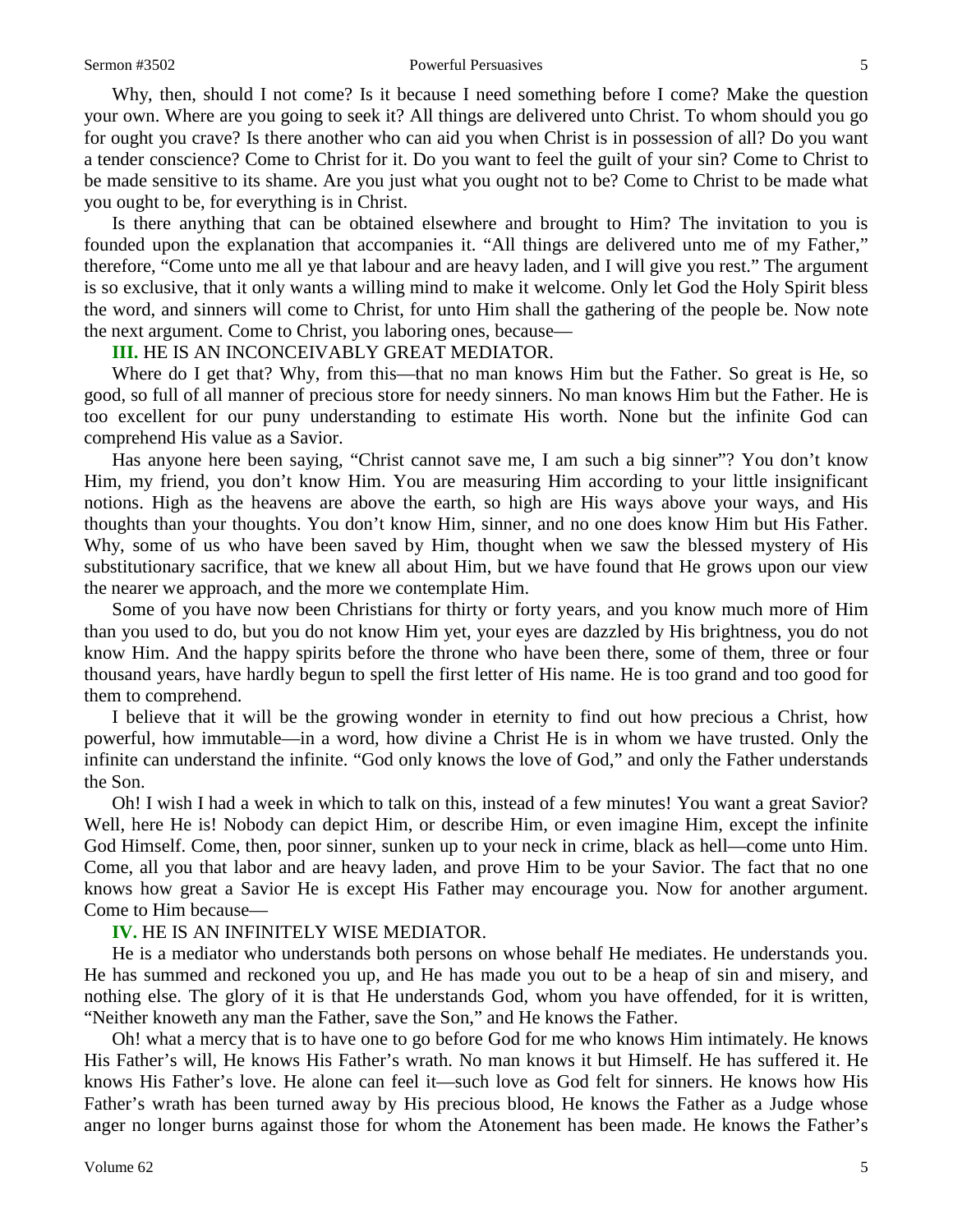heart. He knows the Father's secret purposes. He knows the Father's will is that whosoever sees the Son and believes on Him shall have everlasting life. He knows the decrees of God, and yet He says, "Come unto me all ye that labour and are heavy laden, and I will give you rest." There is nothing in that contrary to the decrees of God, for Jesus knows what the decrees are, and He would not speak in contradiction to them. He knows God's requirements.

Sinner, whatever it is God requires of you, Christ knows what they are, and He is ready to meet them. "The law is holy, and just, and good," and Jesus knows it, for the law is in His heart. Justice is very stern, and Jesus knows it, for Jesus has felt the edge of the sword of justice, and knows all about it. He is fully equipped for the discharge of His mediatorial office, and those that put their trust in Him shall find that He will bear them through.

Often, when a prisoner at the bar has a barrister who understands his work, and is perfectly competent for the defense, his friends say to him, "Your case is safe, for if there is a man in England who can get you through, it is that man." But my Master is an advocate who never lost a case. He has a plea at the throne of God that never failed yet.

Give Him—oh! give Him your cause to plead, nor doubt the Father's grace. Poor sinner, He is so wise an advocate that you may well come to Him, and He will give you rest. But I must not weary you, although there is a fullness of matter on which I might enlarge. With one other argument I conclude—

**V.** HE IS AN INDISPENSABLE MEDIATOR.

The only mediator, so the text says. "Neither knoweth any man the Father, save the Son." Christ knows the Father, no one else knows Him, save the Son. There is none other that can approach unto God. It is Christ for your Savior, or no Savior at all. Salvation is in no other, and if you will not have Christ, neither can you have salvation.

Observe how that is. It is certain that no man knows God except Christ. It is equally certain that no man can come to God except by Christ. He says it peremptorily, "No man cometh to the Father but by me." Not less certain is it that no man can please the Father except through Christ, for "without faith it is impossible to please Him." No faith is worth having except the grace that is founded and based upon the Lord Jesus Christ, and Him only.

Oh! then, souls, since you are shut up to it by a blessed necessity, say at once, "I will to the gracious Prince approach, and take Jesus to be my all in all." If I might hope you would do this early, I could go back to my home and retire to my bed, praising God for the work that was done, and the result that was achieved. Let us reiterate again and again the Gospel we have to declare, the very essence of the Gospel it is which we proclaim. Trust your souls with Jesus, and your souls are saved. He suffered in the room, and place, and stead of all who trust Him.

If you rely upon Him by an act of simple faith, the simplest act in all the world, immediately you so rely you are forgiven, your transgressions are blotted out for His name's sake. He stands in spirit among us at this good hour, and says, "Come unto me, all ye that labour and are heavy laden," and He gives you these arguments, which ought to convince you. I pray they may. He is an authorized Savior, and a well-furnished Savior. He is the Friend of God, and the Friend of man. God grant you may accept Him, and find the boon which He alone can bestow. Amen.

## **EXPOSITION BY C. H. SPURGEON**

#### *ROMANS 8*

**Verse 1.** *There is, therefore now no condemnation to them which are in Christ Jesus, who walk not after the flesh, but after the Spirit.* 

"No condemnation," that is the beginning of the chapter. No separation, that is the end of the chapter. And all between is full of grace and truth. What a banquet this chapter has often proved to the souls of God's hungry servants! May it be so now as we read it. No condemnation even now. Many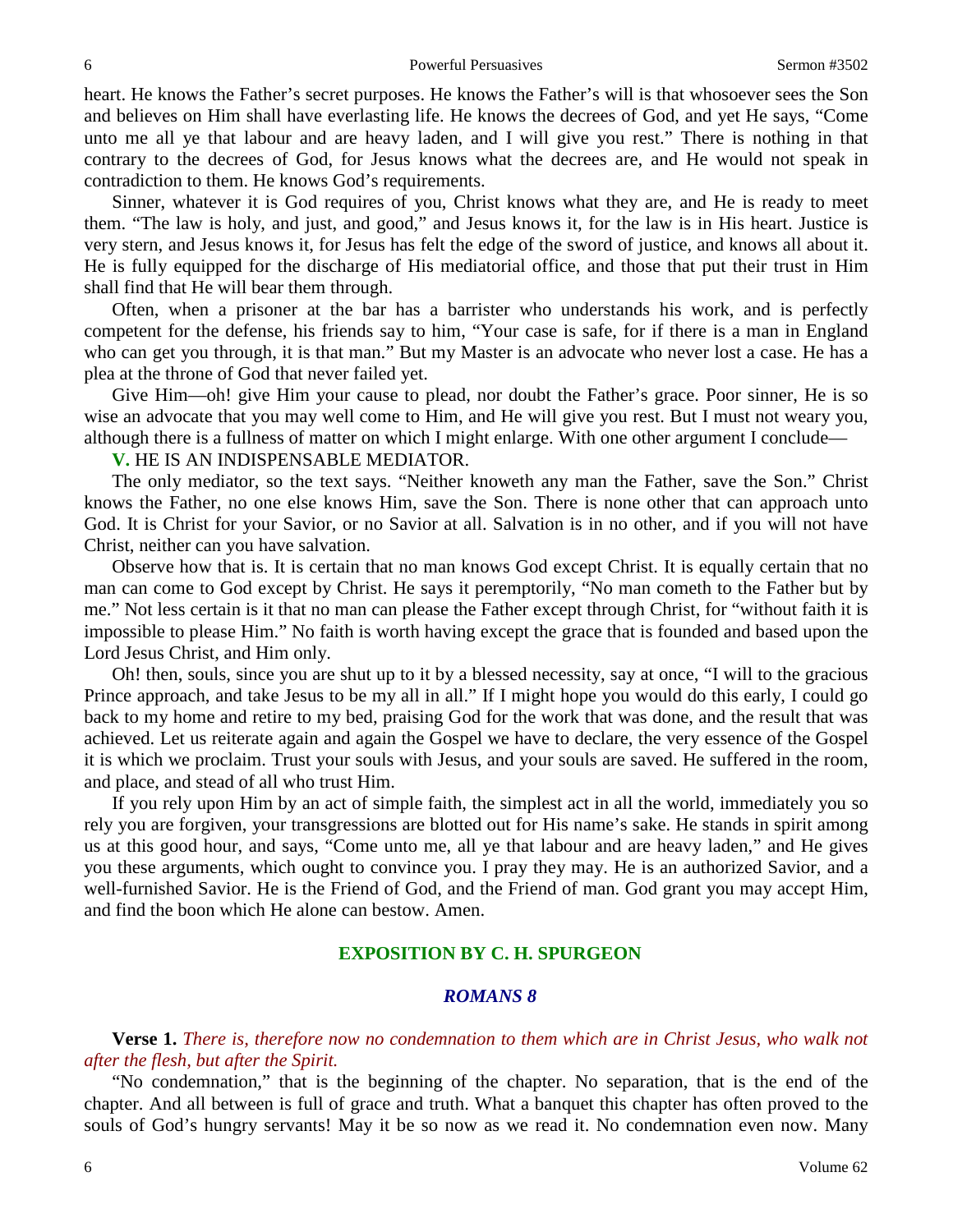#### Sermon #3502 **Powerful Persuasives** 7

doubts, but no condemnation. Many chastisements, but no condemnation. Even frowns from the Father's face apparently, but no condemnation. And this is not a bare statement, but an inference from powerful arguments. "There is, therefore, now no condemnation to them which are in Christ Jesus." This is where they are. "Who walk not after the flesh, but after the Spirit." This is how they behave themselves, not under the government of the old nature, but under the rule of the divine Spirit of God.

**2-4.** *For the law of the Spirit of life in Christ Jesus hath made me free from the law of sin and death. For what the law could not do, in that it was weak through the flesh, God sending his own Son in the likeness of sinful flesh, and for sin, condemned sin in the flesh: that the righteousness of the law might be fulfilled in us, who walk not after the flesh, but after the Spirit.*

None keep the law so well as those who do not hope to be saved by it, but who, renouncing all confidence in their own works, and accepting the righteousness which is of God by faith in Christ Jesus, are moved by gratitude to a height of consecration and a purity of obedience which mere legalism can never know. The child will obey better without desire of reward, than the slave will under the dread of the lash, or in hope of a wage. The most potent motive for holiness is free grace. A dying Savior is the death of sin. As we have been singing, we strove against its power until we learned that Christ was the way, and then we conquered it.

**5.** *For they that are after the flesh do mind the things of the flesh; but they that are after the Spirit the things of the Spirit.*

Everything according to its nature. Water will rise as high as its source, but it will not naturally flow any higher. The great thing, then, is to be brought under the dominion of the Holy Spirit, and of that new nature which is the offspring of the Spirit. Then we try to rise up to our source, and we rise vastly higher than human nature ever can under any force that you can apply to it. The new nature can do what the old nature cannot do.

**6.** *For to be carnally minded—*

To have the mind of the flesh.

**6.** *Is death; but to be spiritually minded is life and peace.*

Flesh must die. Its tendency is to corruption, but the spirit never dies. Its tendency, its instinct, its growth, advance, immortality.

**7.** *Because the carnal mind is enmity against God: for it is not subject to the law of God, neither indeed can be.*

The old nature is hopelessly bad. There is no mending it. It *is* enmity, not merely *at* enmity, but it is absolutely enmity. It is not subject to God's law, and you cannot make it so.

**8.** *So then they that are in the flesh cannot please God.* 

So long as we are under the dominion of the old nature, the depraved and fallen nature, there is no pleasing God.

**9.** *But ye are not in the flesh, but in the Spirit, if so be that the Spirit of God dwell in you.*

Oh! this is a very wonderful fact, that the Spirit of God should dwell in us. I have often said to you that I never know which of two mysteries most to admire—God incarnate in Christ, or the Holy Spirit indwelling in man, they are two marvelous things, miracles of miracles.

**9-10.** *Now if any man have not the Spirit of Christ, he is none of his. And if Christ be in you, the body is dead because of sin; but the Spirit is life because of righteousness.*

The regeneration of the body, so to speak, is not performed in this life. Resurrection is tantamount to that. The body is still under the old law of death, and so we have pain and weakness, and we die, but the spirit, oh! how it triumphs, even in the midst of pain and weakness. "The Spirit is life, because of righteousness." That will not die.

**11.** *But if the Spirit of him that raised up Jesus from the dead dwell in you, he that raised up Christ from the dead shall also quicken your mortal bodies by his Spirit that dwelleth in you.*

So there is coming a time for your body to experience the adoption, to wit, the redemption of the body. He does not say that He will give you a new body. Do not believe this modern doctrine. But He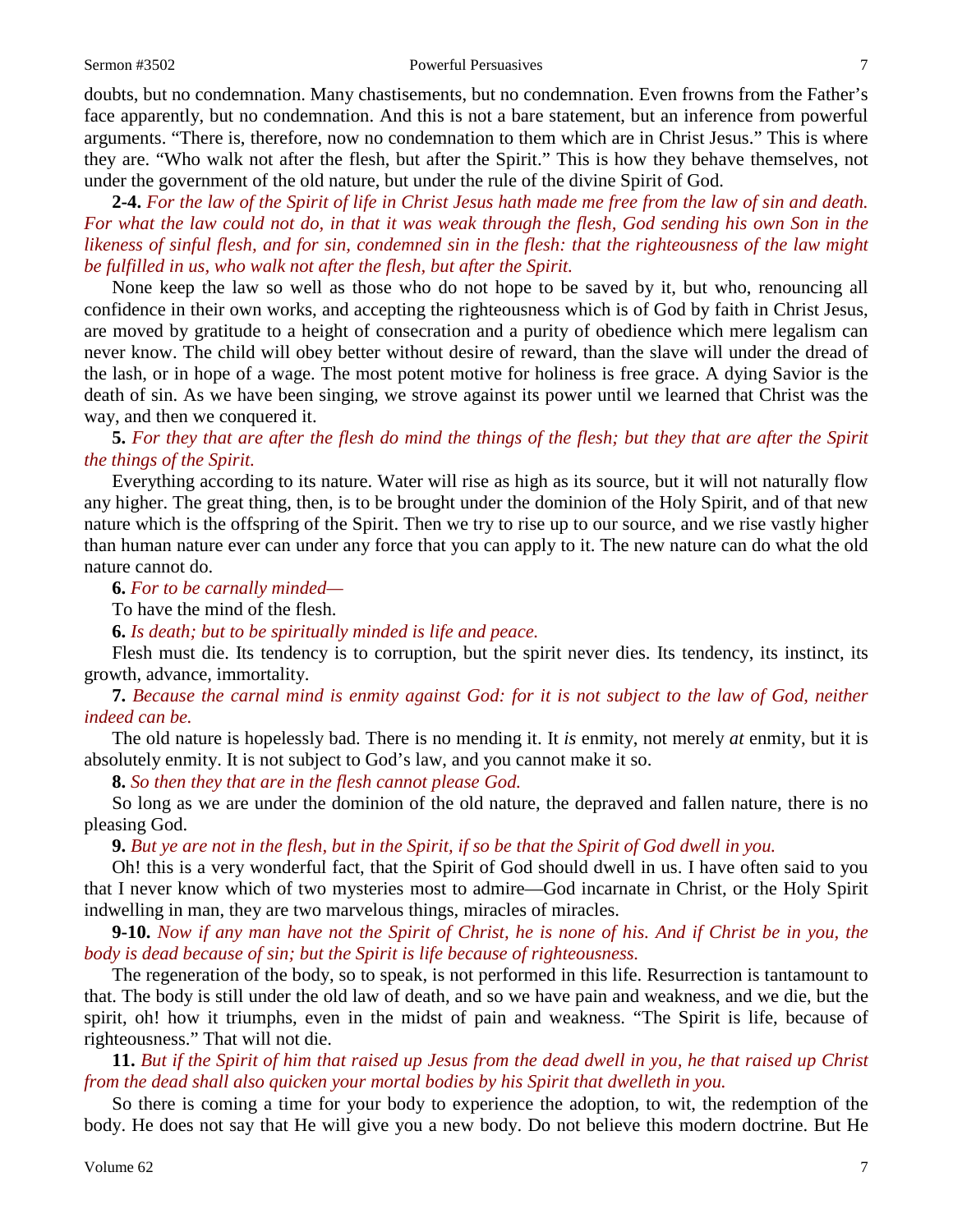shall quicken your mortal body, that is to say, the same body, which is now subject to death, and so is mortal, is to be quickened at the resurrection.

**12.** *Therefore, brethren, we are debtors, not to the flesh, to live after the flesh.*

What do we owe the old nature? Nothing, surely. Give it a decent burial. Let it be buried with Christ in baptism. Let the Spirit of God come and renew it. But we owe it nothing, and we are not debtors to it.

**13-14.** *For if ye live after the flesh, ye shall die: but if ye through the Spirit do mortify the deeds of the body, ye shall live. For as many as are led by the Spirit of God, they are the sons of God.*

Your "universal fatherhood" is rubbish. "As many as are led by the Spirit of God, they are the sons of God," and none others. This is the essential to sonship—that we should have the Spirit of God within us.

**15-16.** *For ye have not received the spirit of bondage again to fear; but ye have received the Spirit of adoption, whereby we cry, Abba, Father. The Spirit itself beareth witness with our spirit, that we are the children of God:*

That is, when we have the Spirit, when we are renewed in the Spirit of our minds, when we come into the domain of the Spirit, and quit the tyranny of the flesh. Then the Spirit beareth witness with our spirit that we are the children of God.

**17.** *And if children, then heirs;*

It is not, of course, so in human families. All children are not heirs, but it is so in the family of God. **17.** *Heirs of God,—*

What a heritage! God Himself becomes our heritage. We are heirs to all that God has, and all that God is.

**17.** *And joint-heirs with Christ; if so be that we suffer with him, that we may be also glorified together.*

The whole Chapter is rather too long for our reading, so we will pass on to the  $28<sup>th</sup>$  verse.

## **28.** *And we know—*

This is not a matter of opinion. This is scarcely a matter of faith. "We know." We are sure of it. We have proved it.

**28.** *That all things work together for good to them that love God,—*

They all work. They work in harmony. They work for one purpose. That purpose is for good.

**28.** *To them who are the called according to his purpose.*

That is their private character, which God knows, and which He reveals to them in course of time.

**29.** *For whom he did foreknow, he also did predestinate to be conformed to the image of his Son, that he might be the firstborn among many brethren.*

This is their character, which they perceive, which others may in a measure perceive. We are to be like Him then, conformed to His image, and if we be joint-heirs with Him, what a joy it is that we are to be partakers of His nature, made like Him! Christ will be reflected, and in a measure repeated, in all His people, and this shall be the very glory of heaven, that, look which way you will, you shall see either Christ Himself or His likeness in His people. If you have ever stood in a room that was full of mirrors everywhere, how wonderfully your own likeness has been repeated! And heaven shall be a mirror chamber, wherein Christ shall be seen in every one of His people. He did predestinate them to be conformed to the image of His Son.

**30.** *Moreover whom he did predestinate, them he also called: and whom he called, them he also justified: and whom he justified, them he also glorified.*

That glorification we cannot see as yet. It is in the excessive brightness of the future, just as His divine election is in the brightness of the past. These are the two columns on either shore, but the swinging bridge in between is this—calling and justification. These are joined in one, and if you have either of these, you may know your predestination and your future glorification.

**31.** *What shall we then say to these things?*